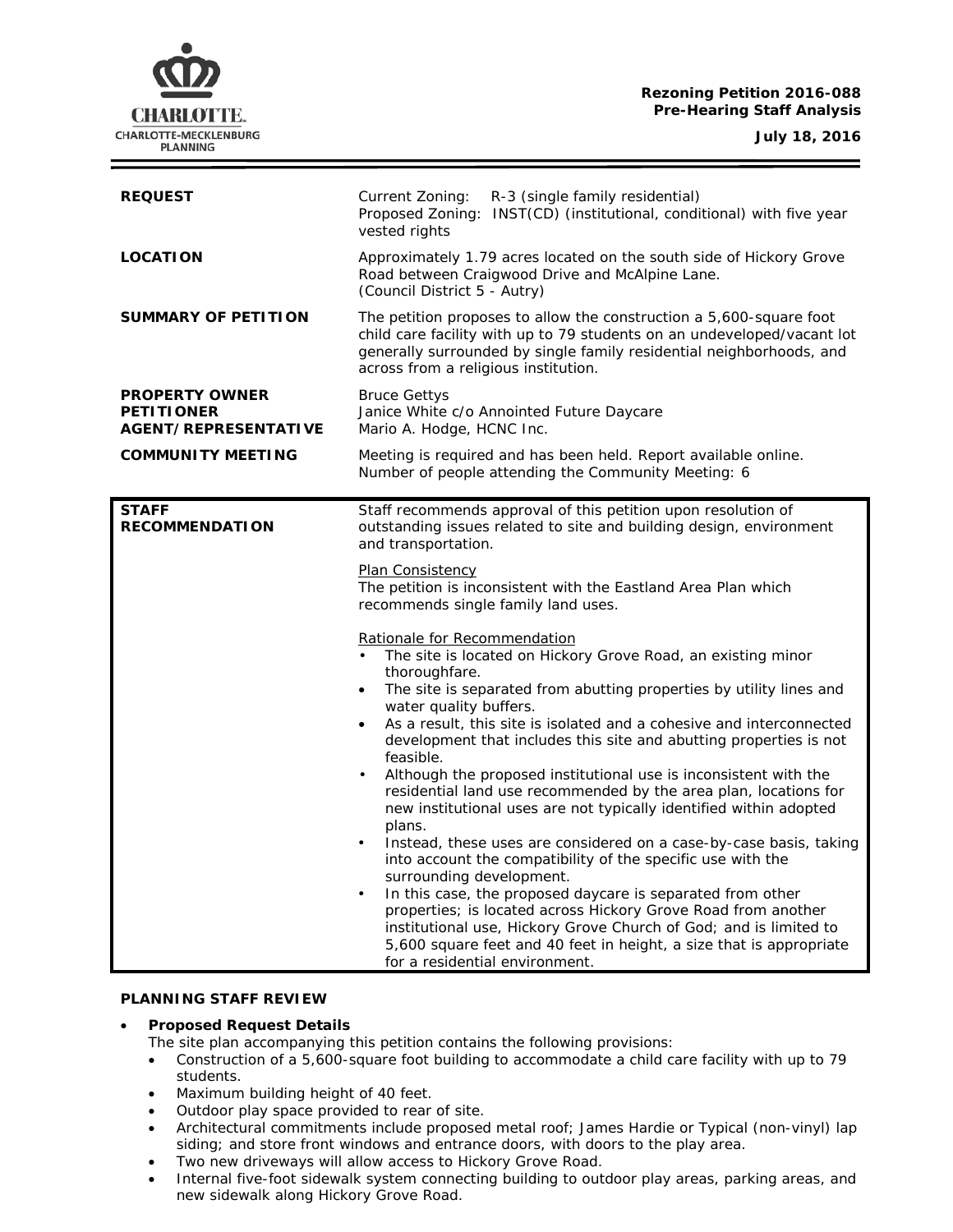- New six-foot sidewalk and eight-foot planting strip are proposed along Hickory Grove Road.
- A 35-foot Post Construction Stormwater Ordinance buffer is identified adjacent to the rear property line.
- Dedication of a 50-foot Post Construction buffer.

# • **Existing Zoning and Land Use**

- The rezoning site is currently undeveloped/vacant, with a Duke Power transmission line and access drive that run along the eastern property line.
- North of the site, across Hickory Grove Road, are a religious institution and single family homes zoned R-3 (single family residential).
- East, south, and west are single family residential homes on properties zoned R-3 (single family residential) and MX-1 (mixed use).
- See "Rezoning Map" for existing zoning in the area.
- **Rezoning History in Area**
	- There have been no rezonings in the immediate area in recent years.

# • **Public Plans and Policies**

• The *Eastland Area Plan* (2003) recommends single family residential land uses at up to four units per acre.

# • **TRANSPORTATION CONSIDERATIONS**

- The site will have two direct access points to a minor thoroughfare. CDOT has identified potential circulation issues because the proposed 11-foot wide rear drive aisle is not a sufficient width for two-way vehicular movement which could cause conflict with pedestrians on the adjacent sidewalk and/or encroach into the rear yard setback.
- See Outstanding Transportation Issues, Note 1.
- **Vehicle Trip Generation:**
	- Current Zoning:

Existing Use: 0 trips per day (based on vacant land).

Entitlement: 70 trips per day (based on five single family dwellings).

Proposed Zoning: 415 trips per day (based on 5,600 square foot child care center).

## **DEPARTMENT COMMENTS** (see full department reports online)

- **Charlotte Area Transit System:** No issues.
- **Charlotte Department of Neighborhood & Business Services:** No issues.
- **Charlotte Fire Department:** No issues.
- **Charlotte-Mecklenburg Schools:** Non-residential petitions do not impact the number of students attending local schools.
- **Charlotte-Mecklenburg Storm Water Services:** See Outstanding Issues, Note 6.
- **Charlotte Water:** No issues.
- **Engineering and Property Management:** See Outstanding Issues, Note 7.
- **Mecklenburg County Land Use and Environmental Services Agency:** No issues.
- **Mecklenburg County Parks and Recreation Department:** See Outstanding Issues, Note 5.

## **OUTSTANDING ISSUES**

Transportation

1. Show the proposed vehicular movement within the site (one-way or two-way) for all drive aisles. Site and Building Design

- 2. Show and label the required 18-foot "Class C" buffer required along the sides and rear of the site abutting single family residential zoning. Buffer may not be located in power or gas easements. If buffer width will be reduced as allowed per Section 12.302(8) of the zoning ordinance, indicate buffer width and method of reduction.
- 3. Add notes under "Architectural Standards" that the front of the building will be detailed with an entrance that will read as a primary entrance and the building will be residential in character with a pitched roof (no less than 5:12), will not exceed two stories, that windows will be of residential character, and there will be visible trim around windows, doors and cornices.

# Environment

- 4. Amend Note 5a under "Streetscape and Landscaping" to provide specific tree save commitments.
- 5. Amend Note 7A under "Parks, Greenways and Open Space" to state the 50-foot Post Construction Ordinance buffer will be dedicated to Mecklenburg County and the dedication must take place prior to the issuance of the first certificate of occupancy for the building.